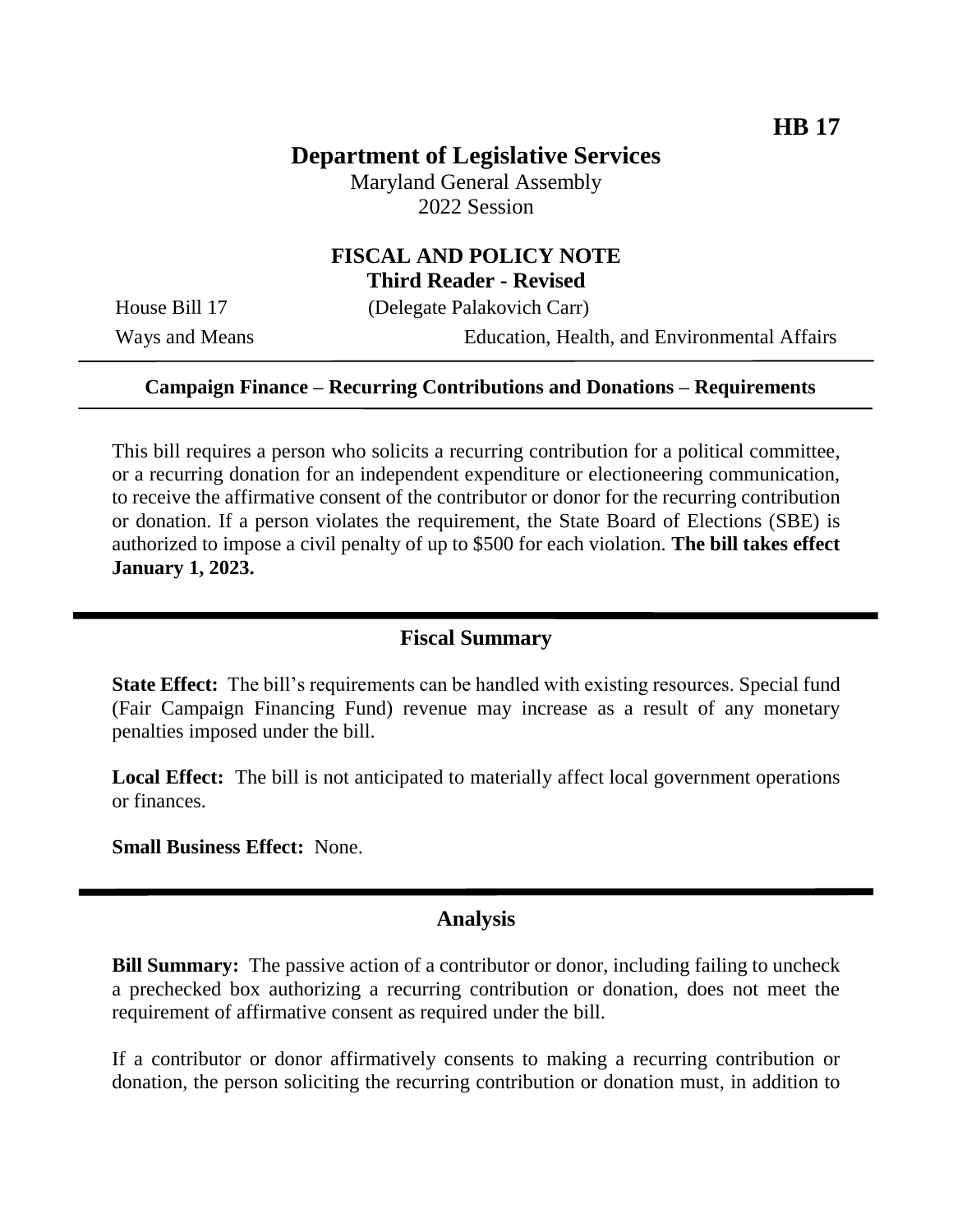the receipt required under current law, provide a receipt to the contributor or donor for each contribution or donation that clearly and conspicuously discloses (1) the frequency of the recurring contributions or donations; (2) the duration of the recurring contributions or donations; and (3) all information needed to cancel a recurring contribution or donation. In addition, the person soliciting the recurring contribution or donation must immediately cancel the recurring contributions or donations at the request of the contributor or donor.

A political committee that obtains a contribution in violation of the bill's provisions must return the contribution to the contributor immediately after obtaining the contribution, and a person making independent expenditures or electioneering communications who obtains a donation in violation of the bill's provisions must also return the donation to the donor immediately after obtaining the donation. The amount of any contribution or donation obtained is an outstanding obligation of the political committee or person until the contribution or donation is repaid to the contributor or donor.

Under the bill, "person" includes a vendor for (1) a political committee or (2) a person making independent expenditures or electioneering communications.

## **Current Law:**

## *Campaign Contribution Receipts*

By the next deadline for filing a campaign finance report after receiving a contribution, a treasurer of a campaign finance entity must issue a campaign contribution receipt on the form that SBE prescribes. A campaign contribution receipt must be mailed or delivered to each person who makes one or more contributions in the cumulative amount of \$51 or more. At the request of a contributor, a treasurer must issue a campaign contribution receipt for any other contribution. In addition, a campaign contribution receipt is evidence of the contribution. The information from a campaign contribution receipt must be included in the campaign finance report filed by the treasurer.

#### *Books and Records*

The treasurer of a campaign finance entity must keep a detailed and accurate account book of all assets received, expenditures made, and obligations incurred by or on behalf of the entity. With the exception of specified contributions from the sale of a spin or chance or a raffle ticket, the account book must state, with respect to each asset received or expenditure made, (1) its amount or value; (2) the date of the receipt or expenditure; (3) the name and address of the person from whom the asset was received or to whom the expenditure was made; and (4) a description of the asset received or the purpose for which the expenditure was made.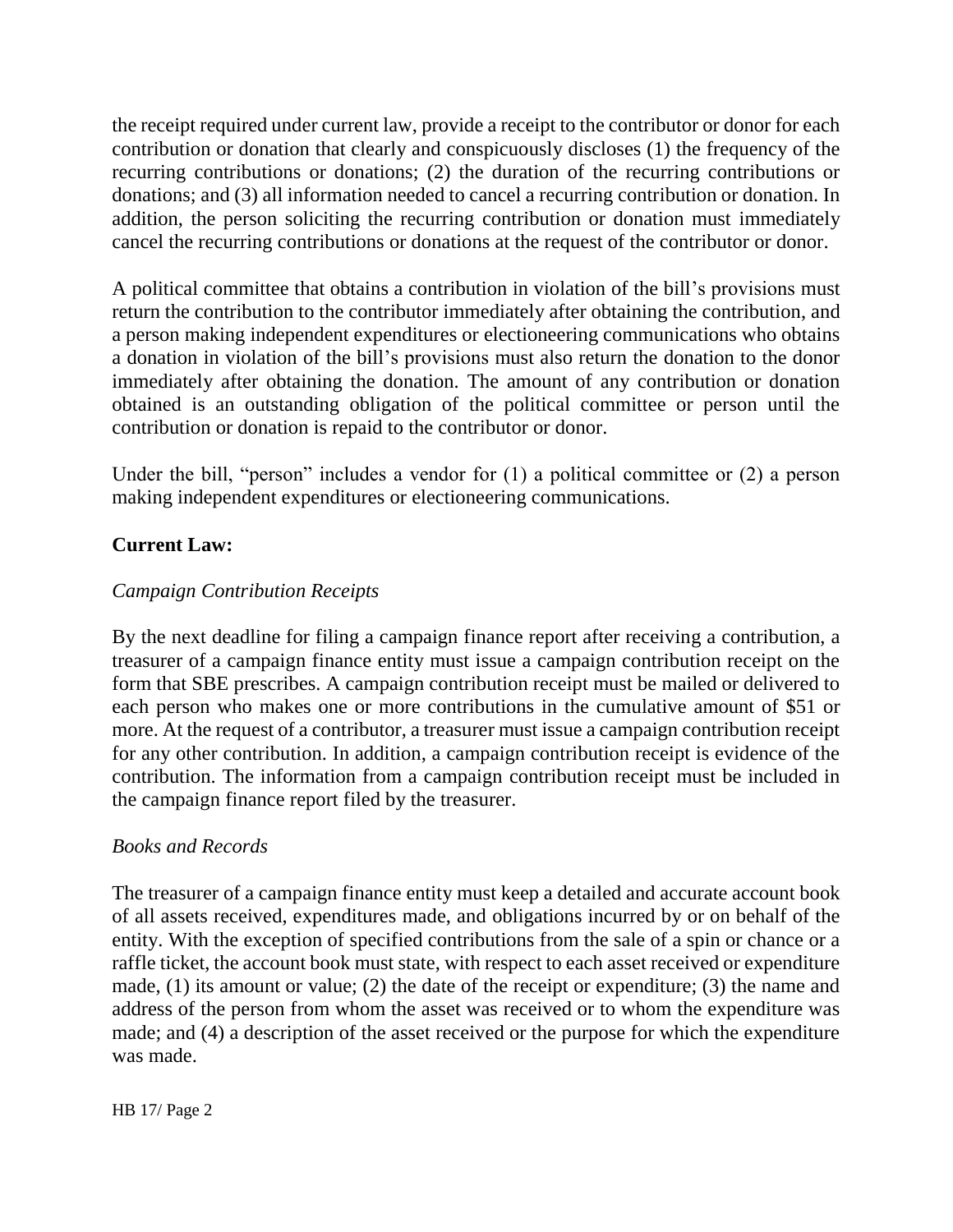To the extent practicable, the treasurer of a campaign finance entity must record the occupation and employer of an individual who makes contributions to the campaign finance entity in a cumulative amount of \$500 or more during an election cycle.

For each election in which a campaign finance entity participates, it generally must file campaign finance reports at various times prior to and after the primary and general elections, as well as an annual report. The reports must contain information required by SBE with respect to all contributions received and all expenditures made by or on behalf of the campaign finance entity during a reporting period, as well as the information regarding the occupations and employers of contributors required to be recorded by the treasurer.

## *Independent Expenditures and Electioneering Communications*

Independent expenditures in general – political spending by individuals or organizations without coordination with a candidate – cannot be limited or prohibited, pursuant to the 2010 Supreme Court decision Citizens United v. FEC. Requirements for disclosure of independent expenditures, however, have been upheld by courts. Under Maryland's disclosure requirements, independent expenditures are expenditures for public communications that are not made in coordination with a candidate or campaign finance entity and that expressly advocate the success or defeat of a clearly identified candidate or ballot question. Electioneering communications, on the other hand, do not expressly advocate the success or defeat of a candidate or ballot question, but refer to a clearly identified candidate or ballot question, are made within 60 days of an election, are capable of being received by a certain amount of individuals (with the amount depending on the type of communication) in the constituency where the candidate or ballot question is on the ballot, and are not made in coordination with a candidate or campaign finance entity.

Within 48 hours after a person makes aggregate independent expenditures or disbursements for electioneering communications of \$5,000 or more in an election cycle, the person must file a registration form with SBE. Within 48 hours after a day on which a person makes aggregate independent expenditures or disbursements for electioneering communications of \$10,000 or more in an election cycle, the person must file a report with SBE providing information on the person, the expenditures or disbursements, and persons who made cumulative donations of \$6,000 or more to the person during the period covered by the report. Further, a person who files an independent expenditure or electioneering communication report must file an additional report within 48 hours after a day on which the person makes aggregate independent expenditures or disbursements for electioneering communications of \$10,000 or more following the closing date of the person's previous report.